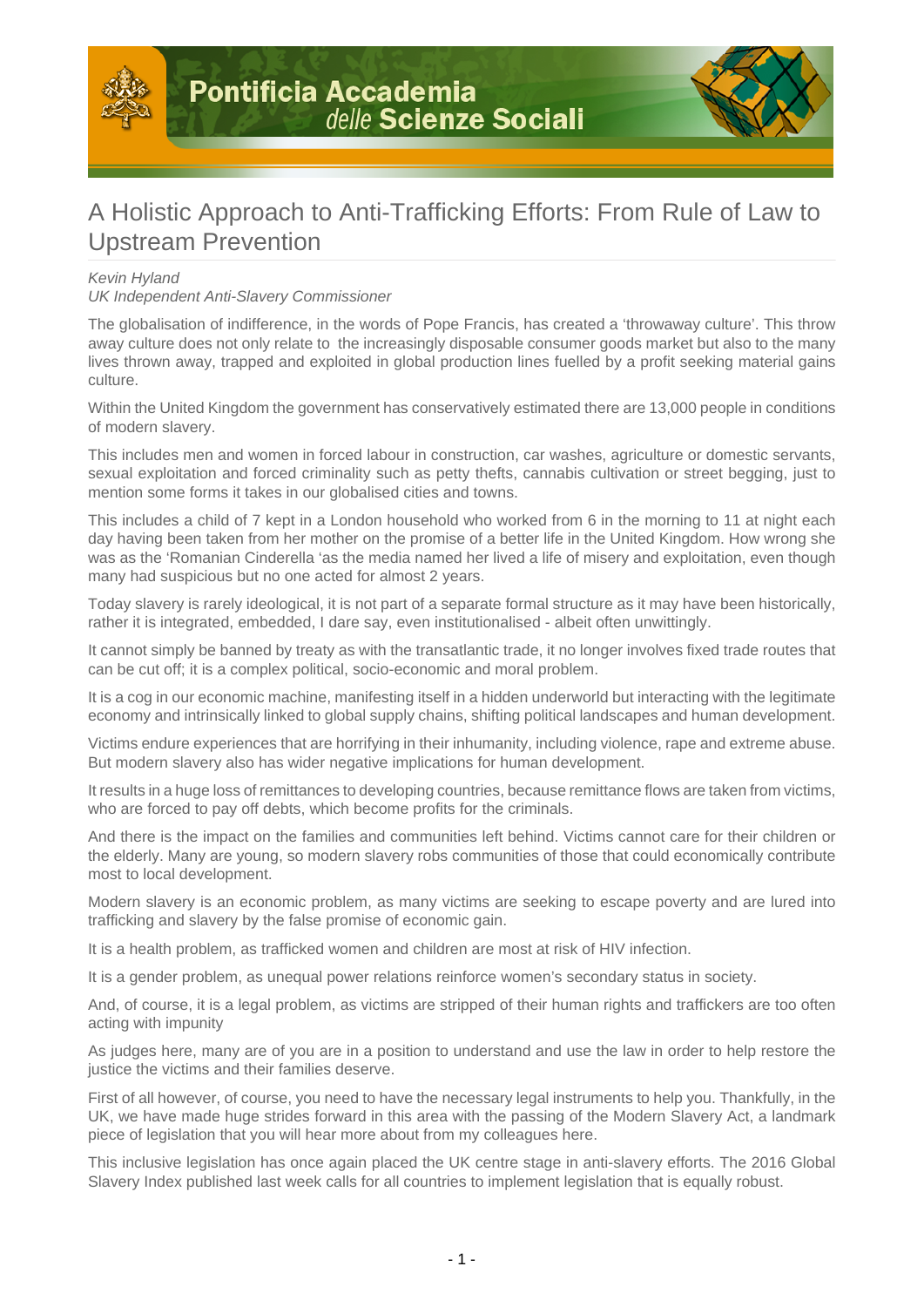But as Professor McEldowney has said it is just the beginning.

And whilst seeking domestic and international change might seem like an enormous task, if the political will is there, change can happen quickly.

At the end of 2013 an in depth report by the Centre of Social Justice was published highlighting the gravity of the problem of slavery in contemporary UK society. Less than two years later, the Modern Slavery Act was passed, and I am delighted Baroness Butler-Sloss is here who played a crucial part as a House of Lords Parliamentarian to ensure the legislation was searching and challenging.

It is important to focus on practical solutions on what we can do, however big or small, rather than lament and remain aghast at stories of tragedy and the enormity of the issue. These stories, no matter how horrific must motivate us not to hold us back, in fact they actually mandate us.

We must remember that it took British Parliamentarian William Wilberforce just 20 years to end the British transatlantic slave trade, and it was less than 30 years more when the global slave trade was abolished.

And this was all at a time when slavery was as accepted as birth, marriage and death.

In our interconnected world, abolition today seems far more complex than it was in the times of the trans-Atlantic slavery when the trade was halted with a simple treaty and with a bit of help from the British Navy.

But let us not forget that Wilberforce and his allies too had to make huge institutional change and put in years of hard graft to shift cultural attitudes towards the way in which business and society functioned. As they did, so must we.

What if Wilberforce had not spoken up? What then? For how much longer would have the slave trade persisted?

We need to embark on this same journey again now and address the structures and cultural attitudes in our society and factors in our economy that have enabled slavery to thrive once again.

Here in this room today, we have some incredibly valuable, well respected voices that have the power to create change and ignite change in others.

Judges, with a wealth of experience interpreting and administering the law, are in a strong position to restore justice to the lives of those that have been taken by traffickers.

Not only, through our interpreting and understanding of the law and discerning judgement of the complexities of individual cases but also through speaking up, instigating change, informing policy.

I see the role of judges as two fold, first and foremost in the responsibilities carried in their frontline role in protecting and restoring the rights of victims and secondly, as a voice for change.

The first, involves understanding the nature of human trafficking and how the trauma victims have experienced may influence their behaviour in court and interaction with statutory authorities and, working to ensure that this does not unfairly limit a victim's ability to have access to justice.

For example, a trafficked victim may give delayed complaints, even return to an abusive employer and might not have a fled when it was seemingly possible to have done so. At the face of it, such actions could appear to reduce the credibility of a case, however this is in fact further indication of the control the trafficker would have had over the victim. It is vital that the judiciary understand these nuances if a voice and justice is to be given to victims of modern slavery.

Another similar instance could be where careful judgement may be needed is when victims may have been trafficked for the purpose of forced criminality. Understanding of the nuances of such cases could help identify a victim who is in a court room for committing a crime which they may have done so under duress.

To protect, victims who might have ended up in this situation, the UK Modern Slavery Act, has introduced a statutory defence for victims of modern slavery which means that victims who have been compelled to commit an offence as a direct consequence of their slavery situation can be confident that they will not be treated as a criminal by the justice system.

Training and awareness among the judiciary around the particularities of modern slavery crime can go a long way to restoring the lives of those who have lived once enslaved.

It is not however only in their direct line of work that the judiciary can make this difference. The input of judges and prosecutors in the drafting of the Modern Slavery Act was absolutely crucial. It was a Judge and a Prosecutor that were able to ensure that the creation of prevention and risk orders became a key tenant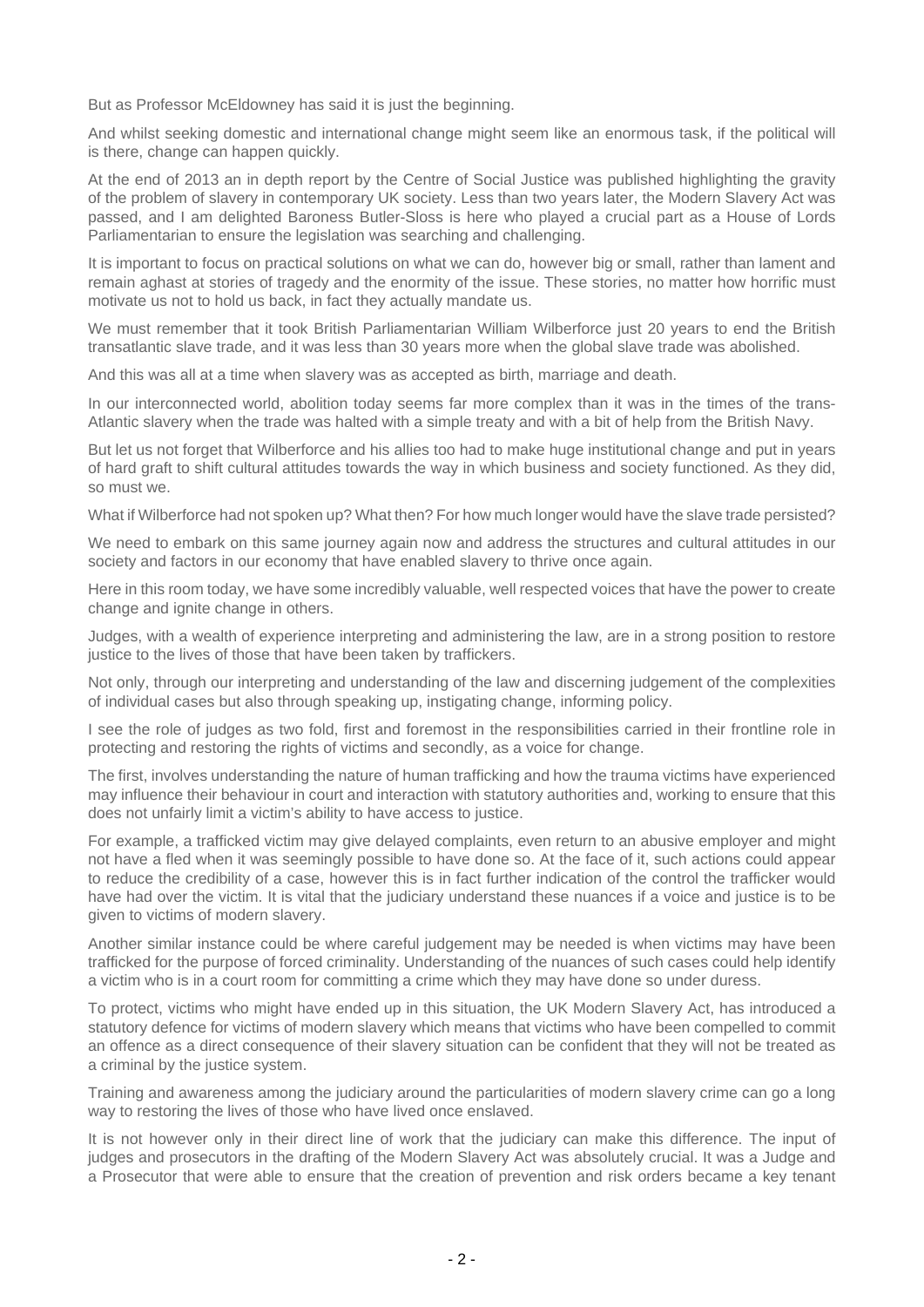of the Modern Slavery Act and give the courts the powers they need to prevent the harm caused by modern slavery offences.

The prevention orders will restrict the activity of individuals who have been convicted of modern slavery offences. The risk orders, which do not require a previous criminal conviction, will be used, for example, to restrict the behaviour of those on the periphery of criminal organisations, who play supporting roles in modern slavery crime, where there may be insufficient evidence to convict an individual, but the risk is still clear.

These have already been utilised in the UK making it a much more challenging environment for traffickers to operate in.

Another key clause of the Modern Slavery Act was the creation of my role as the Independent Anti-Slavery Commissioner, a position created to spearhead UK anti-slavery efforts --

To have an overview of the different components working on anti-slavery efforts, to join the dots and work towards better co-ordination and bring accountability across all actors.

People within these spheres are working incredibly hard, rescuing and caring for victims, reducing the risk of others to modern slavery -- doing their job.

While all these cogs are working dealing with immediate demands and pressures having a body that can look at and analyse broad ranging anti-slavery efforts and identify where things are working and could be replicated and where there are gaps.

Co-ordination is important both at the domestic level and, internationally.

Over recent years there have been a wide variety of very positive initiatives to try to tackle modern slavery and human trafficking across the globe.

But the sad and simple truth is that the anti-slavery movement has so far failed.

Modern slavery continues to boom as an industry, and criminals continue to view it as a low risk and high reward crime.

In reality, however, it hasn't been a fair fight.

While modern slavery crime worldwide is estimated to generate over 150 billion US dollars per year in illegal profits, OECD countries spend just 0.08 percent of this amount on anti-slavery development assistance.

Furthermore, only around 0.2 percent of slavery cases are investigated and prosecuted annually.

All of you here will agree with me. This needs to change.

The first step is for modern slavery to be treated with the gravity it deserves. Slavery, the untold suffering of millions and millions of people across the globe. It is a multi-billion dollar criminal industry.

And it is increasingly the trade of choice for international crime groups and terrorist organisations such as ISIS and Boko Haram to fund their activities.

Yet modern slavery's connectivity with wider global ills is often ignored.

It deserves to be debated alongside counter-terrorism and other priority national and international threats and the national and international resources to match the gravity of the crime.

We need additional resources, but also to be more strategic in how we allocate resources. At present, each silo within the multilateral system has its own focus, often overlapping, but rarely talking to one another.

With a Sustainable Development Goal, Goal 8.7, now dedicated to eradicating modern slavery, calling all governments and indeed businesses to arms the fight against trafficking, we now have a real opportunity to drive co-ordinated global efforts.

We need a coordinated, inclusive and effective global partnership that must harness political, business and social capital and ensure international efforts are aligned and delivering to their maximum potential.

Ultimately however, more work needs to be done on preventing modern slavery crime for happening in the first place. This means working closely with the private sector to end demand, whether witting or unwitting, for slave labour.

And crucially working much more thoughtfully to tackle slavery at its root and to change and challenge the conditions that allow slavery to persist.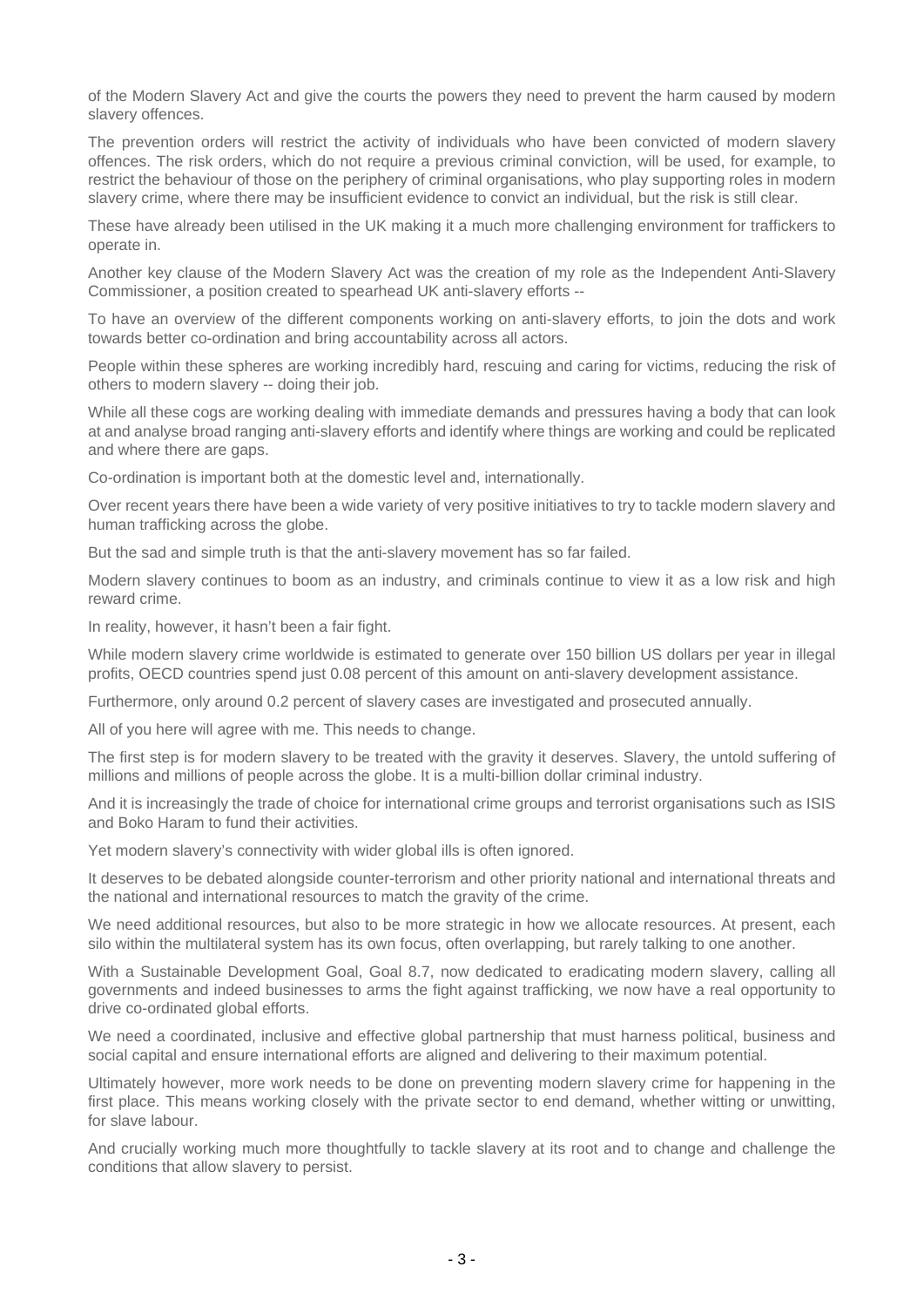The transparency in supply chains element of the UK Modern Slavery Act requires big companies operating in the UK to report annually on how they are ensuring their business and supply chain is free from modern slavery, this is to bring about cultural change where we respect workers everywhere and we must commend those companies that find and they put in place measures to prevent exploitation, so this is not aimed as a punitive measure against the business sector.

But destination countries need to be much smarter at identifying exactly regions victims have been trafficked from, and then to work in collaboration with source country governments to targeted prevention efforts tackling root causes.

This is exactly what I have been focusing on and one such example is with with partners from Nigeria.

Nigeria has consistently been a major country of origin – either ranking first or second – of victims of modern slavery identified in the UK.

Indeed, the trafficking of women and girls from Nigeria to Europe is one of the most persistent global trafficking flows.

Despite the scale and volume of human trafficking originating from Nigeria, a significant proportion of it is a highly localised phenomenon.

The United Nations Office on Drugs and Crime and Nigeria's anti-trafficking agency have together estimated that 94 percent of Nigerian victims of trafficking for sexual exploitation rescued outside of Nigeria are from Edo State.

UK agencies have also indicated that an equally high proportion of Nigerian victims identified in the UK are from Edo.

To put this in context, the population of Edo is estimated to represent less than 2% of Nigeria's total population.

Through the unique model of the Santa Marta Group, a partnership between the Church, police chiefs and civil society leaders formed in this very room in April 2014 under the leadership of Cardinal Vincent Nichols in the presence of the Holy Father, I have over the past year been working with agencies, civil society and faith groups in Edo, together with local academics that have identified the causes of the phenomenon and the interventions needed.

Together we have developed a needs plan and I am working with the British Government to explore how this can be effectively delivered utilising international resources and funds.

The plan is based around three pillars: Community engagement and resilience building; the creation of local opportunities through sustainable development, largely focused on agri-business; and criminal justice capacity building.

This three pillar approach is essential, as rule of law and community engagement alone will have some impact, but the need for creation of jobs and sustainable development in the most endemic areas of human trafficking and modern slavery is essential.

Until we tackle slavery at its root, we can at best only ever hope to apply a band-aid solution.

This is also true in terms tackling the traffickers themselves.

Modern slavery is very often serious and organised crime, and must be addressed as such.

Unless traffickers and slave masters are relentlessly pursued and punished, victims who may be recovered and supported will simply be replaced with an ever growing supply of vulnerable people and the cycle of abuse and exploitation will continue.

A holistic approach is needed to tackle the scourge of human trafficking in society today one that looks at the root causes of human trafficking but also has upholding of the rule of law right at it's very epicentre.

For only when impunity of traffickers becomes a thing of the past will the world become a place where human trafficking is a high risk low profit business.

These unique opportunities the Church offers and the bringing together of unusual partners with an agreement of respect, trust and dignity are key for our mission to eradicate this crime against humanity to succeed.

To finish I will quote a great figure in fight for freedom, Dr. Martin Luther King.

In 1963 he wrote from his jail cell

'Injustice anywhere is a threat to justice everywhere.'